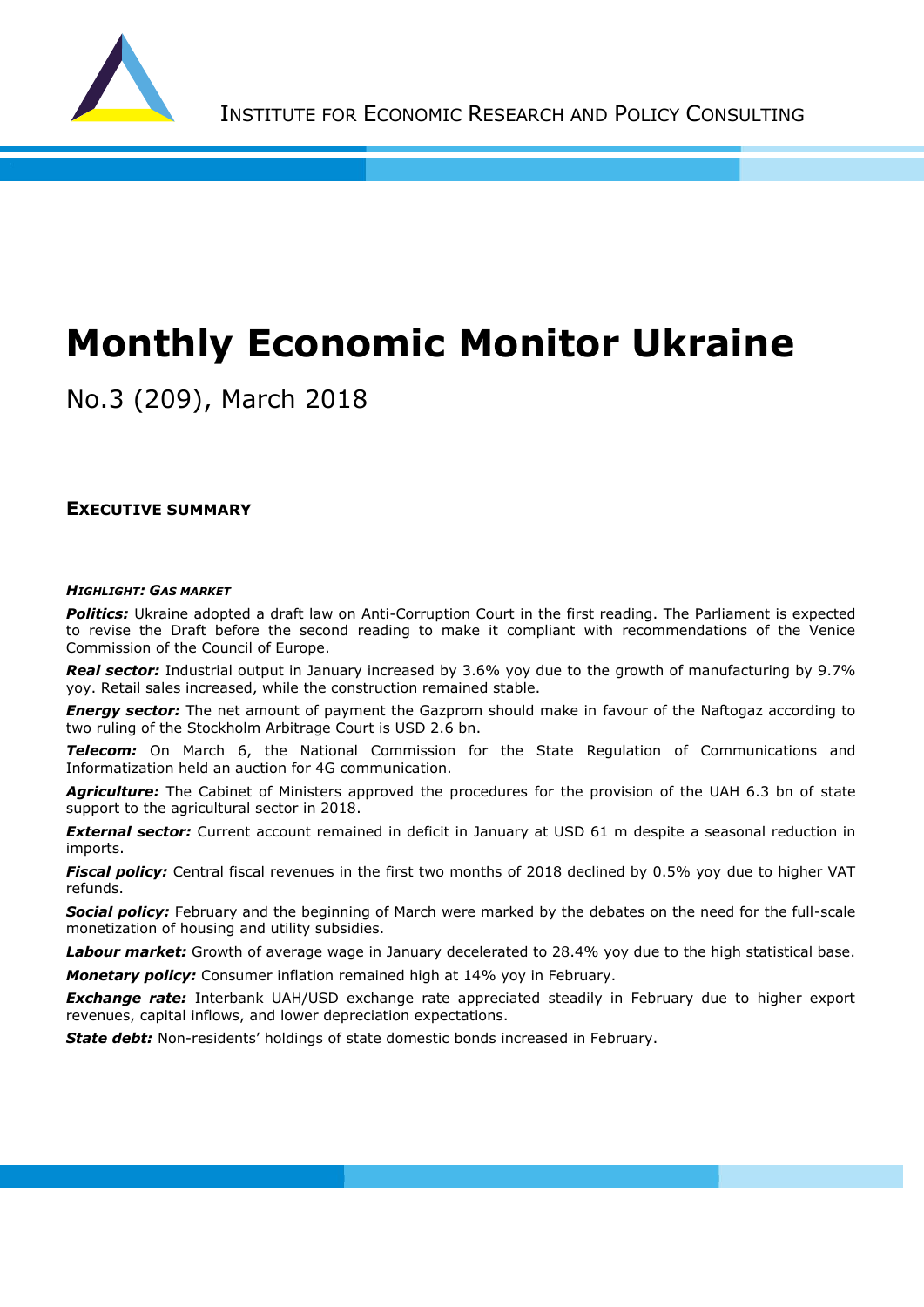### **Highlight of the month: Gas market**

#### **GAS MARKET REFORMS LEAD TO ENERGY INDEPENDENCE**

#### *By Oleksandra Betliy and Iryna Kosse*

The late February was marked by the victory celebration at the Ukrainian gas market as Ukrainian Naftogaz won the case on gas transit against the Russian Gazprom at the Stockholm Arbitrage Court. The Gazprom has to pay the Naftogaz USD 4.6 bn for violating the "take or pay" clause. Together with almost USD 2 bn that the Naftogaz owes the Gazprom in the gas case, the Naftogaz net win is USD 2.6 bn. However, already on March 1, 2018, Russia used the same tactic against Ukraine as it did in 2009, namely refusing to supply gas to Ukraine. The Gazprom broke the decision reached in Stockholm on the obligation of the Naftogaz to purchase gas from Gazprom. The country was faced with the shortage of gas as well as reduced pressure in the pipeline used to transit gas to the EU. This time Russia did not reach the effect it created in 2009 and the shortage of gas was felt by Ukraine only for several days.

In 2009, the Naftogaz has signed the agreement with the Gazprom on the unfavourable conditions. 'Take or pay clause' for the 52 bcm of gas per year de facto granted the Gazprom the monopoly for the imports of gas. The defined in the agreement price was higher than USD 450. As a result, the Naftogaz in 2014 referred to the Stockholm Arbitrage Court for the renegotiation of the gas transit contract and for the decrease of the gas price in the gas supply contract for USD 30.3 bn. The Gazprom filed counterclaims for the violation of the "take or pay" clause and the gas price for USD 47.1 bn against the Naftogaz. The first decision of the Arbitrage Court on December 22 was about gas supplies: the Court ruled that the Naftogaz has to buy 5 bn cubic meters of gas annually (4 bn cubic meters on the "take or pay" condition) and has to pay the Gazprom for the gas consumed in 2014 at the German gas hub prices. The second Arbitrage ruling was on February 28 about gas transit. According to it, the Naftogaz' claims for compensation of the decrease in gas transit volumes to Europe were confirmed; however, the gas transit tariff remained unchanged.

These two seemingly unrelated rulings were nevertheless connected as both parties waited for the second ruling to determine a final course of action. The Naftogaz in January started negotiations with Gazprom on the supplementary agreement to the gas contract necessary to start buying gas in March. At the beginning of February, the head of the Naftogaz told in an interview that the agreement was ready to be signed. Other Naftogaz officials confirmed that they held two rounds of negotiations and that there is nothing to discuss with the Gazprom as all the conditions are described in the court ruling and that Gazprom understands the consequences of not signing.<sup>1</sup> However, the agreement was not signed. Apparently, the Gazprom waited for the second ruling to decide whether it would be profitable for it to follow the law or it would be better to ignore the decisions of the international court. As both rulings are not public, it is hard to say whether there are any penalties for the artificial delays in signing the supplementary agreement. As a result, after the second ruling taken in the favour of the Naftogaz, the Gazprom returned the Naftogaz the prepayment for gas supplies in March and rejected to supply gas to Ukraine. Besides, it reduced pressure in the pipe, which made it close to impossible to transit gas to the EU in the contracted volumes. As a result, Ukraine faced the gas shortage in the first two days of March.

In March 2018, the possibility to solve the problem of gas shortages was ensured by changes in the gas market that occurred in the last several years. Ukraine greatly reduced its dependence on Russia as the only gas supplier. It has not purchased any natural gas from Russia since November of 2015. In March 2018, it returned to Russia only to comply with the decision of the Stockholm Arbitrage Court to purchase gas from the Gazprom at 5 bcm per year. In turn, Ukraine developed other supply routes and purchased the gas from the EU. In 2017, it bought 10 bcm from Slovakia, 2.8 bcm from Hungary and 1.3 bcm from Poland. By the beginning of March, Ukraine also had sufficient amounts of natural gas stored in the underground gas storages. Already at the end of March 2, the Naftogaz was able to swiftly contract for additional gas supply from Poland (at 0.06 bcm) and increase the usage of gas from storages. Another change, which helped Ukraine to circumvent the negative impact of the Gazprom's action, was the decline in gas consumption (from 50.38 bcm in 2013 to 28.4 bcm in 2017). If the weather was not so freezing, the shortage of the gas was unlikely to be so heavily felt on the first day. The all-Ukraine public campaign "turn gas down" asking people to temporarily decrease their gas consumption initiated by the Naftogaz had also its impact on reducing gas consumption in the first day of disruption by 14%.<sup>2</sup>

Another component of changes that helped to solve the situation was the changes in roles played by different institutions in the gas market. The Naftogaz is now a strong independent player that can contract other companies for gas supply more easily. As a result, gas supplies are finally an economic issue rather than political contrary to many years before 2013. Besides, the Ministry of Energy created a 'crisis committee' in the first hours after the Gazprom refused to supply gas to Ukraine to explore possibilities to reduce gas consumption. In particular, the budget entities were suggested to shut down for several days (later this decision was cancelled as the gas shortage problem was solved) and thermal power stations used oil fuel instead of natural gas.

Overall, the relations with the Gazprom do not promise to be easy. It will be hard for the Naftogaz to plan its purchases this year with such an unpredictable partner. Another challenge for Ukraine is created by the chances that the Nord Stream II would be launched in the nearest future. As a result, Ukraine will lose its dominance in the transiting gas from Russia to the EU, which would reduce FX inflow to the country, but also reduce the attractiveness of Ukraine's gas transporting system for the EU member states.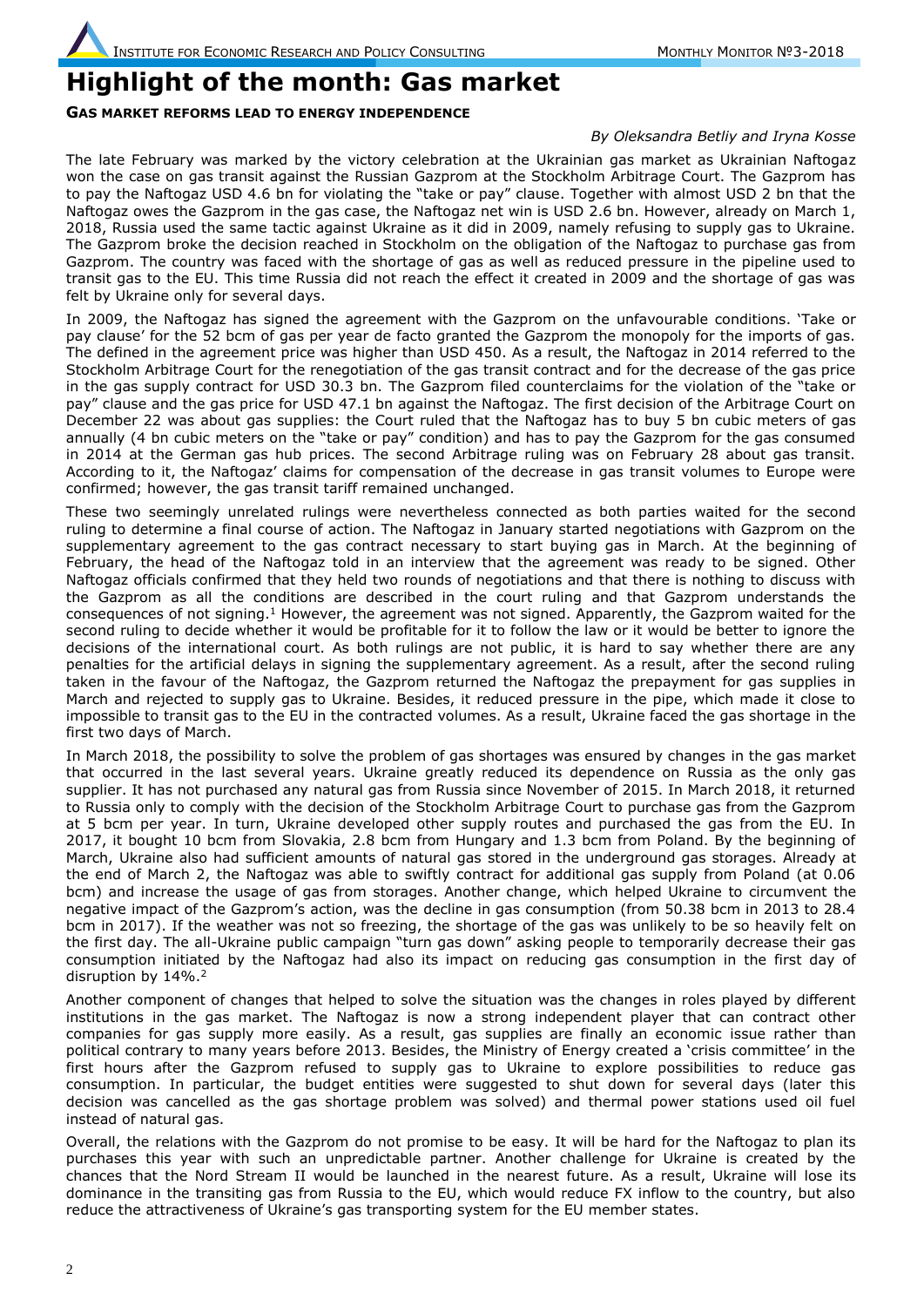Therefore, Ukraine should continue gas market reforms to ensure energy safety for the coming years. The measures are expected in several dimensions, primarily, to ensure higher own gas extraction and reduce gas consumption. Ukrainian state-owned gas extracting company Ukrgazvydobuvannya has to increase investments in geological surveys and development of new gas wells as the current wells are either on top of their capacity or nearing exhaustion. To stimulate private gas extraction companies, the Verkhovna Rada in December 2017 decreased the rent for gas extraction for the new wells from 29% to 12% for the wells up to 5 km and from 14% to 6% for the wells deeper than 5 km. These measures should help increase gas supply on the market.

Besides, the use of alternative energy should be further promoted. In particular, currently, there are already some programs that cover part of financing required to switch to alternative energy sources like pellets, straw, solar or wind energy. Ukraine might also import of liquefied natural gas as the construction of LNG terminals become economically effective investment due to decline in LNG prices.

To decrease gas consumption, Ukraine has to stimulate the population as the biggest gas consumer to save gas. The first step to this is to install gas meters in every residential building. This will help to prevent stealing gas, selling it to the industry at a lower price and will stimulate the population to avoid unnecessary gas consumption. This would require investments in the thermal insulation of the buildings, which requires the effective operation of the Energy Efficiency Fund, which is to be created in 2018. However, to be efficient the Fund requires more financing than currently foreseen for this year (at UAH 1.2 bn). Currently, Ukrainian government tries to stimulate gas savings through offering special programs "warm credits" where the state covers the majority of costs for the installation of energy efficient windows, improving the insulation of buildings. However, allocated for this financing is not sufficient to make a real impact. Besides, the Government has to finally monetize the housing and utility subsidies (HUS) to population, which would create incentives for households to save gas. This step is planned for 2019; however, there are risks of the delay in the implementation of this measure. Meanwhile, the allocated for the HUS UAH 71 bn do not create incentives for gas savings.

Energy market reforms are also needed to keep Ukraine's gas transportation and storage system attractive for the EU. Ukraine has to fulfill the obligations in the framework of the Third Energy Package of the Energy Community. This includes primarily unbundling of the Naftogaz into three companies: for extracting, transporting and selling of oil and gas. The EU needs the final decision on the unbundling procedure to understand what company will be the contractual partner. In April 2017, the Naftogaz, the Ukrtransgaz, Snam (Italy) and Eustream (Slovakia) signed a memorandum of understanding aimed at jointly evaluating opportunities for collaboration in the operation and enhancement of the gas transport system (GTS) in Ukraine and several other companies expressed their interest to join. The EU is interested in ensuring further transit of gas via Ukraine and in further usage of its underground storage facilities but needs certainty about transit mechanisms<sup>3</sup>.

To sum up, Ukraine has launched gas market reform. It has led to higher energy independence and facilitated faster decision making during shocks at the gas market. However, the Government should stay on the reform path to ensure the EU interest in Ukrainian gas transportation system, the modernization of which requires substantial investments.

- $\overline{a}$  $\frac{1}{2}$  <https://goo.gl/yd4aTa> an[d https://goo.gl/BL8MU6](https://goo.gl/BL8MU6)
- <https://goo.gl/59jSWU>
- <http://en.interfax.com.ua/news/economic/449896.html>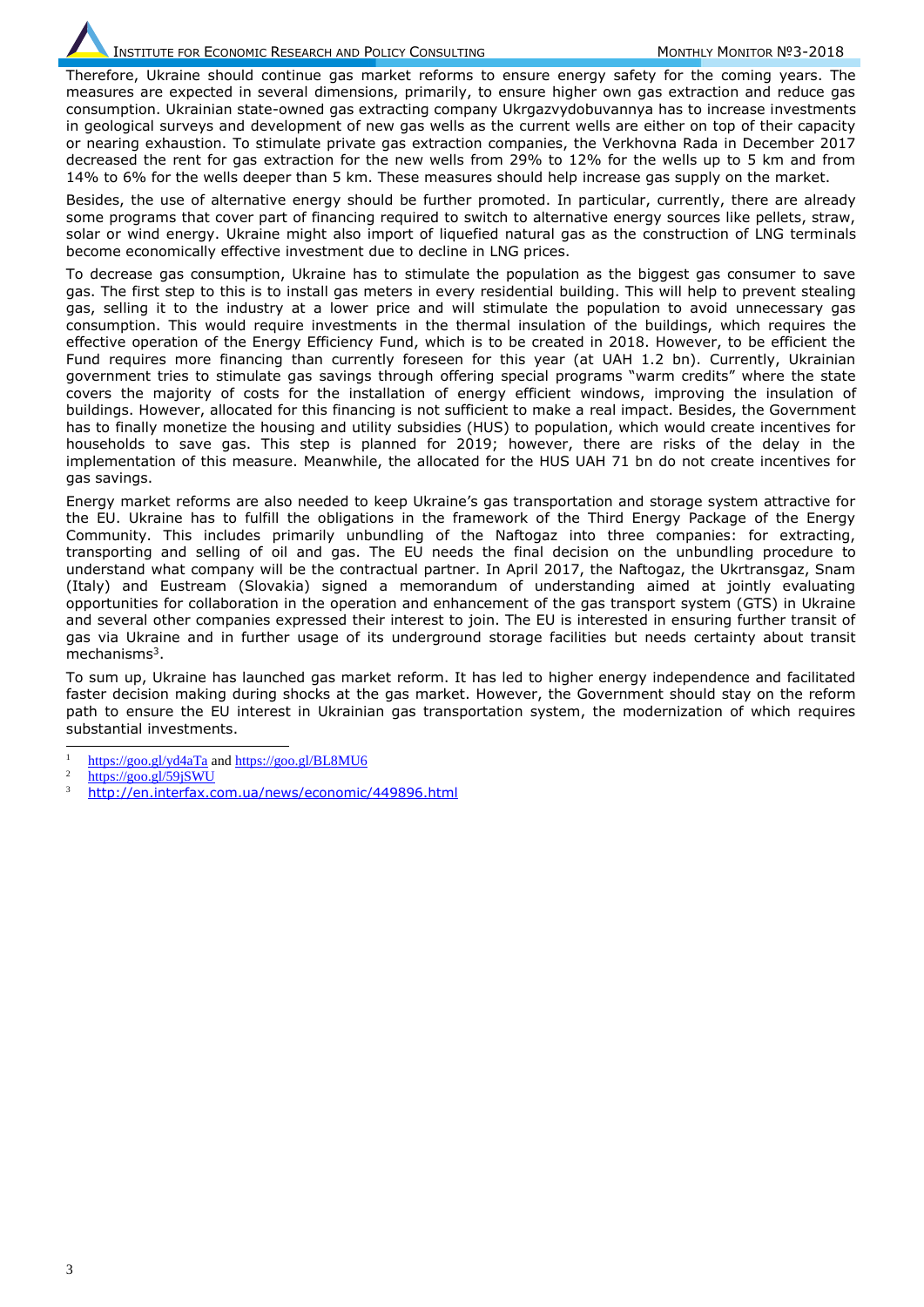### Monthly Economic Monitor Ukraine

#### **Politics: Ukraine adopted a draft law on Anti-Corruption Court in the first reading**

*Corruption.* In early March, the Verkhovna Rada passed the law on Anti-Corruption Court in the first reading. The law envisages the creation of the specialized court that would complete the country's anti-corruption law enforcement system that already includes such agencies as the National Anti-Corruption Bureau, the National Agency on Corruption Prevention, and the Specialized Anti-Corruption Prosecutor's Office. The bill was submitted by President Petro Poroshenko amid the criticism by Ukraine's western donors that it is not compliant with the requirements of the IMF and with the recommendations of the Venice Commission of the Council of Europe. Civil activists, politicians, and international organisations expect that the draft law will be amended during its preparation for the second reading in compliance with these recommendations.

*The war in Donbas.* The armed conflict in the eastern Ukraine continued in February. Combined Russian-separatist forces attacked the positions of Ukrainian armed forces. A combat medic was killed by the combined Russian-separatist forces in Luhansk oblast where she was providing medical aid to civilians. A civilian was wounded in Donetsk oblast as a result of the attacks by the combined Russianseparatist forces. 8 service members of the Ukrainian Armed Forces were killed in the war in February, and 45 service members were wounded.

*Customs.* The European Union stopped financing the projects on modernization of six border crossing points on the western border of Ukraine. This happened because Ukraine was not able to finalize the projects in time. Now, Ukraine should reimburse allocated but unspent EU financing provided for this purpose. Therefore, if the financing is not restored Ukraine will lose a chance to modernize border crossing points, which was expected to shorten border crossing time and to improve customs procedures.

**Judiciary and government appointments.** The Constitutional Court judge Stanislav Shevchuk was elected as the Chairperson of the Constitutional Court of Ukraine. The position of the Chairperson had been vacant since March 2017.

The former manager of a private clinic Oleh Petrenko was appointed as the chief of the National Health Service of Ukraine (NHSU). The National Health Service is a government agency established within the healthcare reform. The NHSU will be responsible for setting tariffs for healthcare, contracting health facilities, and paying them for delivered healthcare. The first contracts are expected to be signed already in June, even though the NHSU has not yet been formed.

#### **Real sector: Growth in industry, but stable construction**

**Sectoral trends.** Industrial output in January increased by 3.6% yoy due to the growth of manufacturing by 9.7% yoy. Chemical production surged by 55.9% yoy from the low statistical base. Higher external demand supported the growth of metallurgy by 7.9% yoy. Machine building increased by 22.1% yoy due to strong domestic and external demand. In particular, production of locomotives and railway cars increased by 73.9% yoy and manufacturing of electrical equipment grew by 50.6% yoy. Food production increased by 4.8% yoy.

Extractive industry declined by only 0.2% yoy. Drop in the extraction of coal by 22.9% yoy was compensated by higher extraction of construction materials (by 18.5% yoy) and iron ore (by 6.8% yoy). Supply of gas and electricity declined by 8.1% yoy due to warmer weather and energy efficiency measures.

Retail sales increased by 9.6% yoy due to higher real disposable income. Increase in external trade resulted in the growth of wholesale trade turnover by 13.0% yoy.

**Population (without Crimea): 42.6 m Industry/GVA: 23% Agriculture/GVA: 14% Investment/GDP: 14% Exports: EU 32%, Asia 35%, Russia 9% Imports: EU 37%, Asia 20%, Russia 13%**



Institute for Economic Research and Policy Consulting Reytarska 8/5-A, 01034 Kyiv Fax (+38044) 278-6336 E-mail: [institute@ier.kiev.ua](mailto:institute@ier.kiev.ua) [http://www.ier.com.ua](http://www.ier.com.ua/)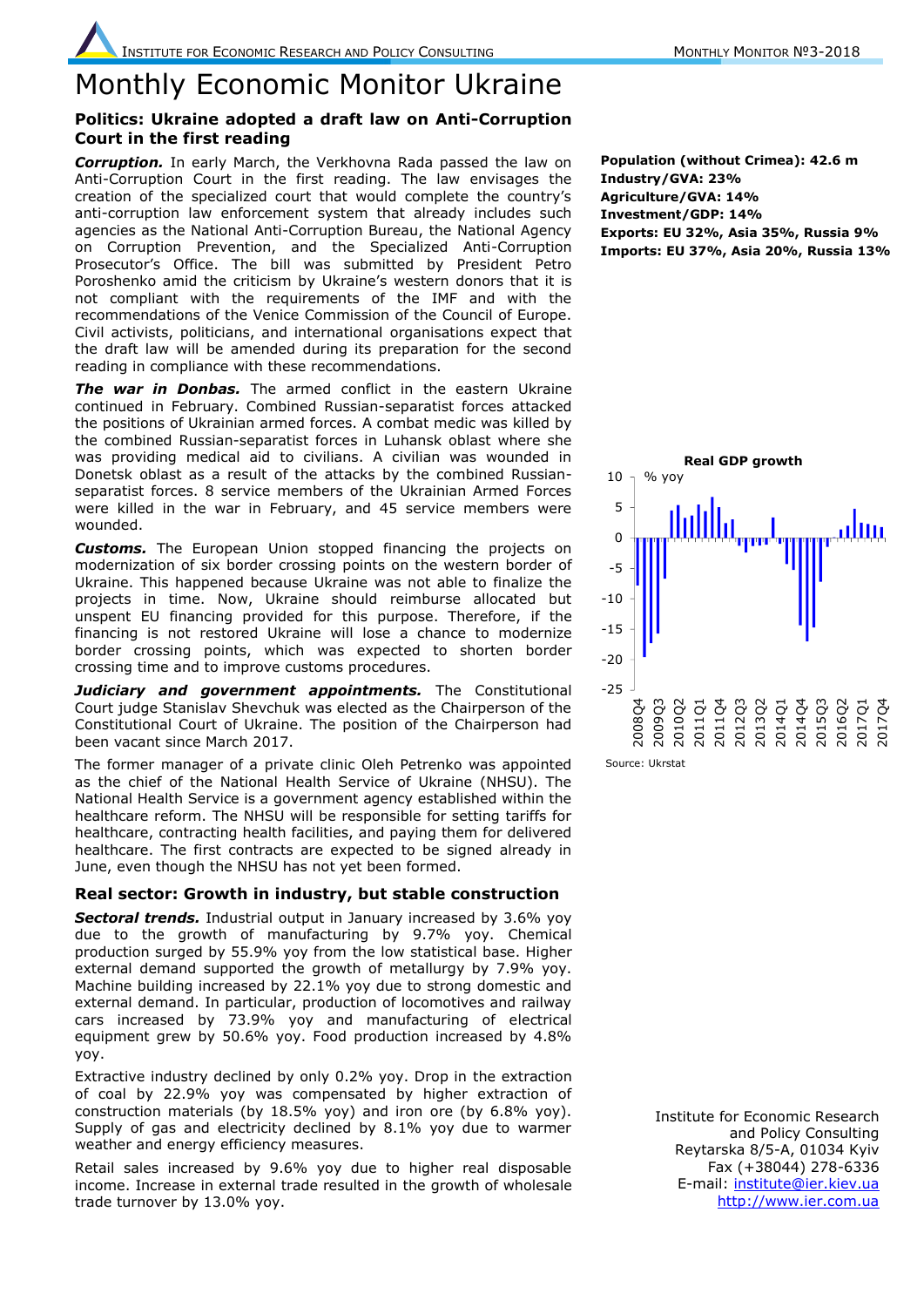## INSTITUTE FOR ECONOMIC RESEARCH AND POLICY CONSULTING MONTHLY MONTHLY MONITOR Nº3-2018

Construction dropped by 1.0% yoy from the high statistical base. Residential construction fell by 10.1% yoy, while infrastructural construction declined by 3.4% yoy. At the same time, commercial construction continued growing.

#### **Energy: The Naftogaz wins at the Stockholm Arbitrage**

*Gas.* The Stockholm Arbitrage Court at the end of February obliged the Russian Gazprom to pay the Naftogaz of Ukraine USD 4.6 bn for violating the "take or pay" condition of the gas transit contract. The contract covers the period of 2009-2019 and includes an obligation of the Gazprom to transport annually 110 bn cubic meters (bcm) of gas via Ukrainian gas transportation system (GTS) to Europe. In 2017, gas transit via Ukrainian GTS was 93 bcm, 82 bcm in 2016 and 67 bcm in 2015. The net amount of payment the Gazprom should make in favour of the Naftogaz according to two ruling of the Stockholm Arbitrage Court is USD 2.6 bn.

*Corporatization.* The Government continues reforms on the energy market. On February 28, the Ministry of Energy elected six members of the Supervisory Board of the new operator of the GTS of Ukraine, Mahystralni Gazoprovody Ukrainy (Trunk Gas Pipelines). Two members represent the Government, while four are independent. Mahystralni Gazoprovody Ukrainy was created according to the unbundling of the Naftogaz.

The Cabinet of Ministers adopted a new statute of the Enerhorynok, national operator of the wholesale electricity market of Ukraine. The new statute envisages the creation of the Supervisory Board of the company consisting of five members (two represent the state and three are independent).

The introduction of Supervisory Boards on the state-owned enterprises (SOE) is made in the framework of the improvement of corporate administration at SOE. They are aimed at ensuring effective management and improvement of financial results of companies.

#### **Telecom: 4G is finally coming to Ukraine**

*4G communication.* On March 6, the National Commission for the State Regulation of Communications and Informatization (NCCIR) held an auction for 4G communication (1800 MHz). All three major Ukrainian telecom operators (Lifecell, Kyivstar, and Vodafone Ukraine) bought 4G licenses for the total value of UAH 5.4 bn. This is the second auction for 4G licenses. The first one for the 2600 MHz range was held on January 31 and the companies spent UAH 2.5 bn. Lifecell, Kyivstar, and Vodafone Ukraine plan to start offering 4G communication in April (2600 MHz) and July (1800 MHz) this year.

#### **Agriculture: State support programmes for 2018**

**Production.** As of mid-February, around 97% of seeded winter crops sprouted on the area of 7.3 m ha, of which approximately 87% were in good or satisfactory condition. According to preliminary data, the harvested area in 2018 is expected at 27 m ha (with about 15 m ha under grain), which is similar to the last year.

As of 1st of February, the number of cows decreased by 3.8% yoy, number of pigs by 8.2%, while poultry numbers increased by 2.5% yoy. In January, milk production remained on the similar level to last year's as average yields grew by 6.8% yoy. Egg production increased by 2.5% yoy due to strong domestic and external demand.

*Trade.* In 2017/2018 marketing year (between July 2017 and January 2018), Ukrainian exports of apples increased by 2.3 times as compared to the same period of the previous marketing year and reached 21 thousand t. Export of apples to the EU increased by nine times. Belarus remains to be the largest importer of Ukrainian apples.

At the same period, oilseed exports increased by 37% yoy due to strong external demand. Grain exports decreased by 7.8% yoy as grain harvest in 2017 declined by 7%.

**Policy.** In February, the Cabinet of Ministers approved the procedures for the provision of the state support to the agricultural sector in



Note: Since April 2014 - data excludes Crimea Source: Ukrstat



Note: Since April 2014 - data excludes Crimea Source: Ukrstat



Source: Ministry of Energy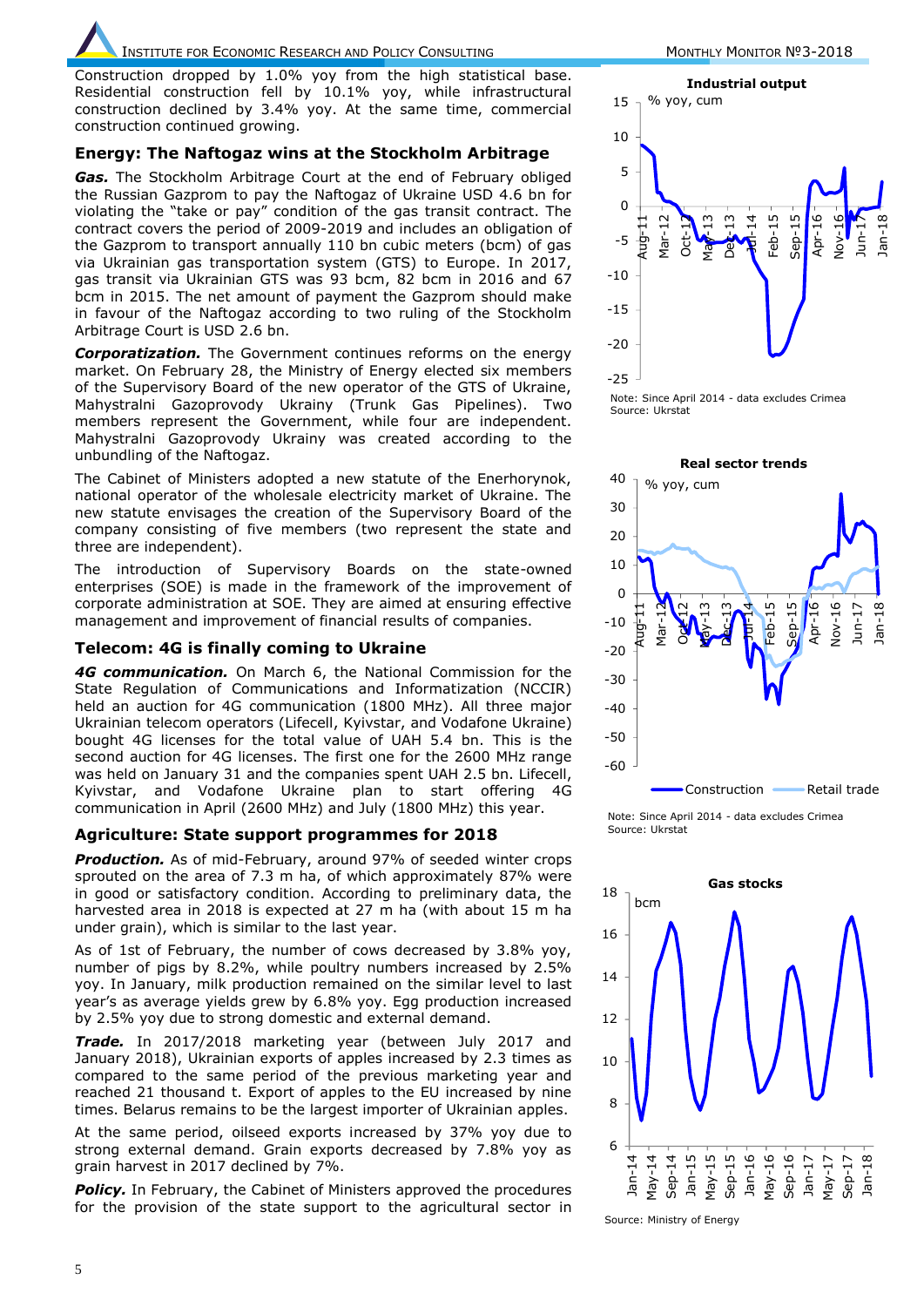2018. Overall, the State Budget for 2018 envisages UAH 6.3 bn for such support.

The largest program at UAH 4 bn is planned for the support of livestock production. In particular, the compensation of 25% of loans (with the principle of up to UAH 500 m) for the construction of livestock complexes in specific subsectors is to be compensated by the Government. The livestock companies will also be eligible for the partial compensation of interest on credits used for capital spending. Besides, the subsidies for the cattle and young animals will be provided. At the same time, the transparency remains an issue in the financing of these programs. The exact forms for the application on a particular state support were not yet approved as of the beginning of March. Thus, the Government will start actual financing of the support programs with the delay. This might result in lower efficiency of financing state support of livestock companies. Besides, there are risks that the large share of support will again be received by the largest companies as in 2017.

Another state support program is the partial compensation of the costs of the purchased agricultural machinery of Ukrainian origin by 25%. Its financing is planned at UAH 945 m, even though last year the allocated financing at UAH 550 m was not executed in full.

The Government also allocates UAH 1 bn for the state support of the development of farming. In particular, it envisages partial compensation of interest on credits (UAH 500 m), partial compensation of the costs on Ukrainian seeds (UAH 240 m), the costs of agricultural machinery of Ukrainian origin (UAH 100 m).

In February, the Agrarian Committee of the Verkhovna Rada discussed challenges of the development of Forestry sector in Ukraine. Among others, there was made a decision to create national forest inventory and monitoring center in the structure of National Academy of Sciences of Ukraine.

#### **External sector: Current account remained in deficit in January**

*Current account.* Current account remained in deficit in January at USD 61 m despite a seasonal reduction in imports. In January 2017, the current account was in USD 131 m surplus. The trade deficit was USD 0.38 bn as a seasonal reduction in imports was smaller than in previous years. The net inflow of secondary income and wage income increased from previous January to USD 0.77 bn, while net investment income payments were USD 0.46 bn.

Merchandise exports increased by 22% yoy in January. Agricultural product exports returned to growth and increased by 4% despite lower grain harvest in this marketing year. Metallurgy exports increased by 36% yoy as robust demand continued and prices remained higher than a year ago. Export of machine building goods increased by 42% yoy and exports of mineral products including iron ore increased by 29% yoy.

Merchandise imports surged by 30.5% yoy. Continued growth in consumer demand likely explain the increase in agricultural and food imports at 39% yoy and increase in machinery and equipment at 32% yoy. Imports of mineral products increased by 16% yoy as coal imports remained high and oil prices grew.

*Financial account.* Capital outflows under financial account were USD 0.3 bn in January. Public sector attracted USD 68 m in net capital inflows mostly through foreign purchases of domestic government bonds. Bank sector reported USD 96 m in capital outflows as non-resident deposits decreased. Real sector raised USD 76 m in net FDI in January. Real sector debt outflows were USD 0.53 bn as Ukrainian companies made their scheduled debt payments including Naftogaz and reduced trade debt liabilities Cash foreign currency outside the banking sector reduced by USD 189 m as sales of cash foreign currency to banks increased.





Source: NBU preliminary estimates



Source: NBU preliminary estimates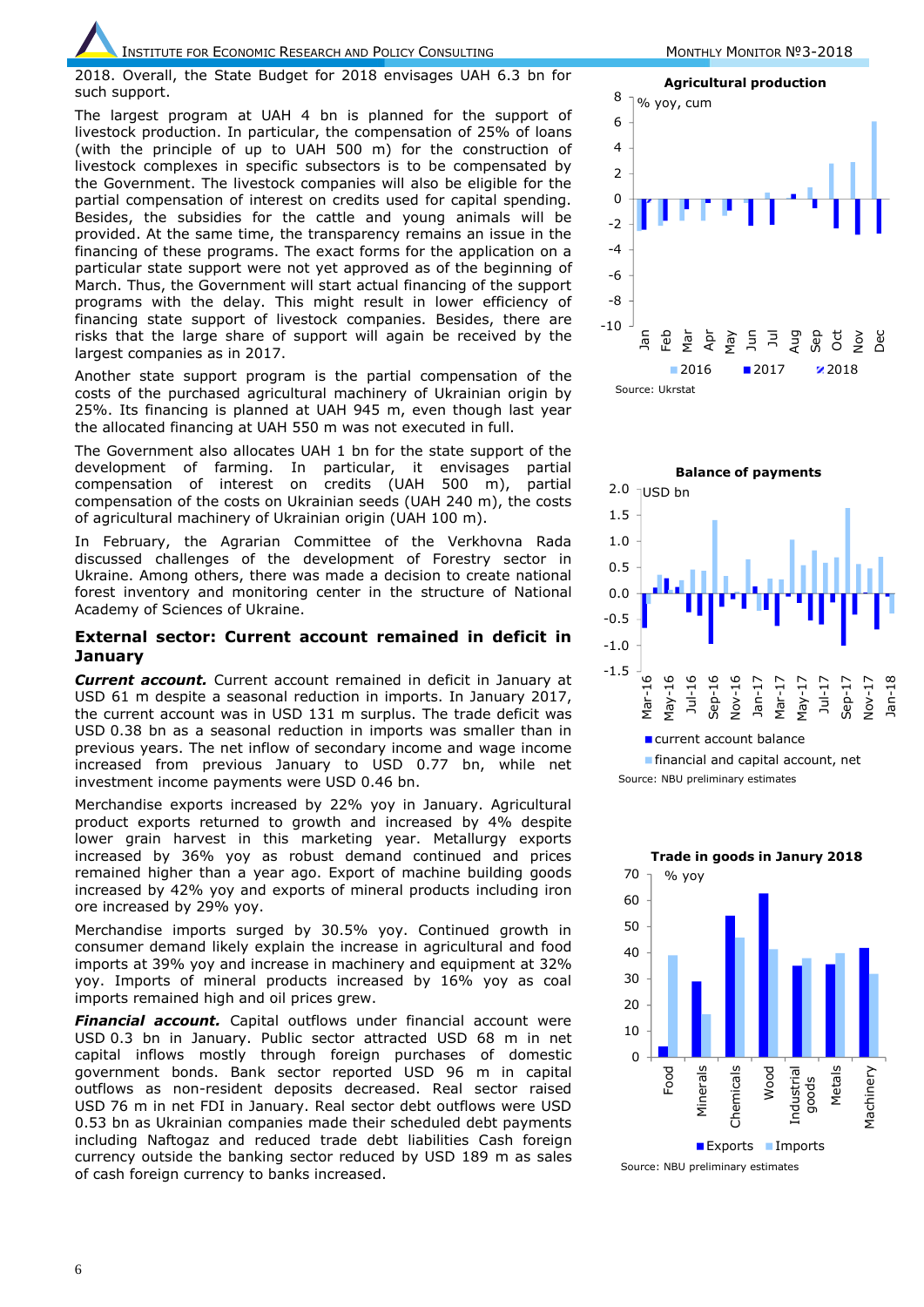INSTITUTE FOR ECONOMIC RESEARCH AND POLICY CONSULTING MONTHLY MONITOR №3-2018

#### **Fiscal policy: Decline in central fiscal revenues**

According to the preliminary data of the State Treasury, central fiscal revenues in the first two months of 2018 declined by 0.5% yoy, while local fiscal revenues grew by 18.3% yoy. Lower central fiscal revenues are attributed to the increased VAT refunds, which increased by 38.5% yoy. Increase in refunds is explained by low statistical base (almost not VAT refunds were done in January 2017) and automatic VAT refunds introduced in April 2017. At the same time, expenditures increased, while the deficit financing was limited. As of March 1, accumulated at the Single Treasury Account funds totaled UAH 9.9 bn, which was twice lower than at the beginning of February.

#### **Social policy: Monetisation of housing and utility subsidies**

February and the beginning of March were marked by the debates on the need for the full-scale monetization of housing and utility subsidies (HUS). The first stage of monetization that started in January involved the removal of the special scheme when most of the subsidies were paid out as a reduction of tax and other liabilities of the utility service providers. Now, they are supposed to receive a money transfer from the State Treasury on their accounts for the compensation of costs for the provision of utility services to households that receive the HUS. At the same time, households further on pay discounted utility bills.

However, new system has created problems for the representatives of home owners associations (HOA), which cannot follow the new procedure. As a result, after long debates, the Government decided to monetize the subsidies at the level of households for the apartment buildings, which are organized as HOA, since April 2018. This means that the eligible for the HUS households that live in the HOA will receive monetary payments from the state, which would cover the HUS. For all households, the subsidies are to be monetized since January 1, 2019. The full-scale monetization would result in higher efficiency of budget spending on HUS and contribute to the energy efficiency.

#### **Labour market: Slowdown in wage growth**

The growth of average wage in January decelerated to 28.4% yoy (from 35.5% yoy in December 2017) to UAH 7711 due to high statistical base (doubling of the minimum wage in January 2017). The quickest wage growth was in state administration and defence as well as in transport and post services (by 45% yoy). Wages also surged in the financial sector (by 37.0% yoy). Wages in all other key sectors grew slower than average.

Wages in the industry grew by 27.5% yoy. Good performance of machine building and metallurgy allowed the companies in these sectors to increase wages to their employees by about 30% yoy.

#### **Monetary policy: Inflation moved to 14.0% yoy in February**

Consumer inflation remained high at 14.0% yoy in February. Food price growth slowed slightly to 17.9% yoy but food prices remained much higher than in 2017 due to lower harvest and increased export supplies. Egg and fruit prices increased by over 50% yoy. Increase in oil prices drove up transport prices. Growing consumer demand also contributed to inflation as core inflation remained close to 10%.

The NBU increased policy rate from 16.0% p.a. to 17.0% p.a on March 1. This was the fourth policy rate increase in a row and it was expected. At the same time, the NBU signaled it may finish tightening cycle unless there are signs of inflation pressure increasing further. In response, banks increased lending costs but deposit rates increased only slightly. This may reflect high bank liquidity.

#### **Exchange rate: Hryvnia appreciated in February**

Interbank UAH/USD exchange rate appreciated steadily in February from UAH 28 per USD to under UAH 27 per USD. This reflected higher export revenues, capital inflows including investment in domestic

**Balance of the Single Treasury Account**



Source: State Treasury



Source: Ukrstat Source:



#### **CPI and monetary base development**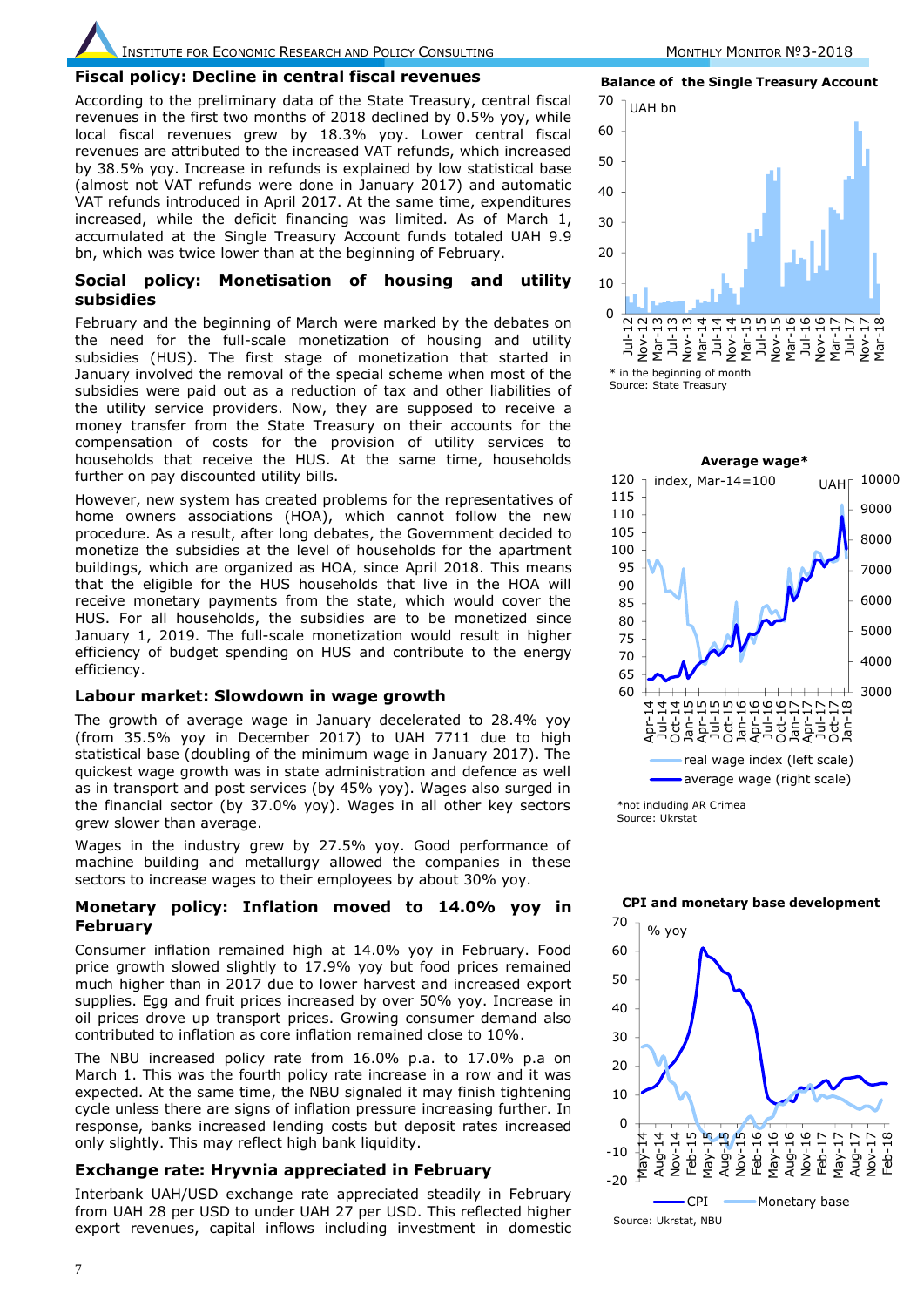INSTITUTE FOR ECONOMIC RESEARCH AND POLICY CONSULTING MONTHLY MONTHLY MONITOR Nº3-2018

government bonds and lower depreciation expectations. In response, the NBU bought USD 397 m to reduce exchange rate fluctuations and service external debt. Sales of cash foreign currency to banks were slightly higher than purchases. The NBU international reserves remained at USD 18.4 bn as NBU purchases of foreign currency covered repayments to the IMF.

#### **State debt: Non-residents continued to invest in the domestic state bonds**

In February, the Ministry of Finance placed UAH 8.9 bn of state domestic bonds with the weighted average yield at 16.3%. The yields remained almost stable compared to January. Near 93% bonds were with maturities of up to one year, which might be explained by the Government plans to place Eurobonds in the nearest months. Nonresidents' holdings of state domestic bonds increased further by UAH 5,4 bn but still remained low at UAH 13,8 bn.



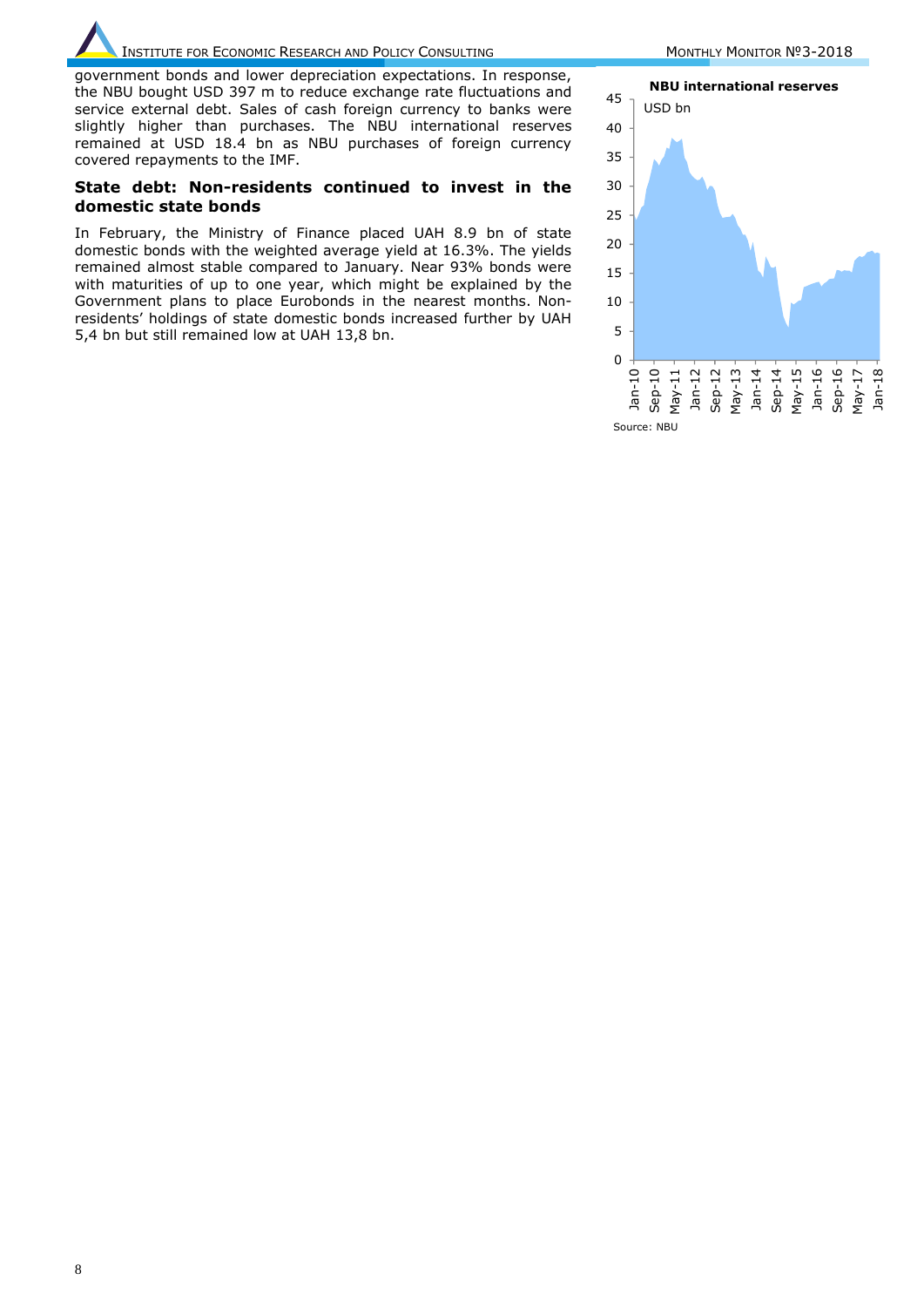#### **Tables**

|                                         |             | 04 15 01 16 02 16 03 16 04 16 01 17 02 17 03 17 |                     |        |                        |        |        |        |        | Mar    | Apr    | May    | Jun    | Jul    | Aug    | Sep    | Oct    | Nov    | Dec    | Jan    | Feb      |
|-----------------------------------------|-------------|-------------------------------------------------|---------------------|--------|------------------------|--------|--------|--------|--------|--------|--------|--------|--------|--------|--------|--------|--------|--------|--------|--------|----------|
| Industrial production (real)            | % vov cum.  | $-13.0$                                         | 4.5                 | 2.6    | 2.5                    | 2.8    | $-0.7$ | $-0.4$ | $-0.3$ | $-0.7$ | $-2.0$ | $-1.3$ | $-0.4$ | $-0.3$ | $-0.4$ | $-0.3$ | $-0.2$ | $-0.1$ | $-0.1$ | 3.6    |          |
| Construction (real)                     | % vov cum.  | $-12.3$                                         | 8.3                 | 13.0   | 17.3                   | 17.4   | 19.4   | 24.6   | 23.8   | 19.4   | 17.8   | 20.8   | 24.6   | 24.2   | 25.4   | 23.8   | 23.4   | 22.5   | 20.9   | $-1.0$ | $\cdots$ |
| Agricultural production (real)          | % vov cum.  | $-4.8$                                          | $-1.7$              | $-0.3$ | 0.9                    | 6.1    | $-0.8$ | $-2.1$ | $-0.7$ | $-0.8$ | $-0.3$ | $-0.9$ | $-2.1$ | $-2.0$ | 0.4    | $-0.7$ | $-2.3$ | $-2.8$ | $-2.7$ | $-0.3$ | $\cdots$ |
| Retail trade turnover (real)            | % vov cum.  | $-20.7$                                         | 1.6                 | 2.3    | 3.3                    | 4.0    | 3.1    | 7.3    | 8.8    | 3.1    | 5.8    | 7.1    | 7.3    | 8.0    | 8.7    | 8.8    | 8.2    | 8.0    | 8.8    | 9.6    | $\cdots$ |
| Average wage                            | <b>UAH</b>  | 4753                                            | 4622                | 5072   | 5311                   | 5744   | 6323   | 6953   | 7268   | 6752   | 6659   | 6840   | 7360   | 7339   | 7114   | 7351   | 7377   | 7479   | 8777   | 7711   | $\cdots$ |
| C <sub>PT</sub>                         | % vov eop   | 43.3                                            | 20.9                | 6.9    | 7.9                    | 12.4   | 15.1   | 15.6   | 16.4   | 15.1   | 12.2   | 13.5   | 15.6   | 15.9   | 16.2   | 16.4   | 14.6   | 13.6   | 13.7   | 14.1   | 14.0     |
| PPT                                     | % yoy eop   | 25.4                                            | 10.5                | 15.7   | 19.6                   | 35.7   | 38.3   | 26.3   | 22.4   | 38.3   | 35.6   | 27.1   | 26.3   | 23.3   | 23.6   | 22.4   | 18.8   | 18.4   | 16.5   | 22.0   | 19.6     |
| Exports (USD)*                          | % yoy cum.  |                                                 | $-27.0 -16.4 -10.1$ |        | $-8.0$                 | $-4.0$ | 29.3   | 21.1   | 18.9   | 29.3   | 23.4   | 22.8   | 21.1   | 19.6   | 19.1   | 18.9   | 18.4   | 20.1   | 17.3   | 19.0   |          |
| Imports (USD)*                          | % yoy cum.  |                                                 | $-29.3 - 10.9$      | $-4.0$ | 0.6                    | 4.4    | 18.2   | 20.3   | 17.7   | 18.2   | 16.5   | 19.7   | 20.3   | 19.7   | 18.1   | 17.7   | 18.0   | 21.8   | 18.1   | 26.7   |          |
| Trade balance*                          | USD bn cum. | $-1.6$                                          | $-2.3$              | $-1.9$ | $-4.1$                 | $-5.8$ | $-0.9$ | $-2.3$ | $-4.3$ | $-0.9$ | $-1.1$ | $-1.6$ | $-2.3$ | $-3.2$ | $-3.6$ | $-4.3$ | $-5.0$ | $-5.8$ | $-6.8$ | $-0.5$ | $\cdots$ |
| Current account**                       | USD bn cum. | $-0.2$                                          | $-1.5$              | $-0.9$ | $-2.8$                 | $-3.8$ | $-0.8$ | $-1.6$ | $-3.0$ | $-0.8$ | $-0.9$ | $-1.0$ | $-1.6$ | $-2.2$ | $-2.1$ | $-3.0$ | $-3.3$ | $-3.0$ | $-3.8$ | $-0.1$ |          |
| Gross international reserves            | USD bn eop  | 13.3                                            | 12.7                | 14.0   | 15.6                   | 15.5   | 15.1   | 18.0   | 18.6   | 15.1   | 17.2   | 17.6   | 18.0   | 17.8   | 18.0   | 18.6   | 18.7   | 18.9   | 18.8   | 18.6   | 18.4     |
| Monetary Base                           | % yoy eop   | 0.8                                             | $-1.4$              | 1.7    | 10.6                   | 13.6   | 9.1    | 8.3    | 5.1    | 9.1    | 9.7    | 9.1    | 8.3    | 7.0    | 6.0    | 5.1    | 6.2    | 5.9    | 4.6    | 8.4    |          |
| Lending rate on UAH credits             | % pa, aop   | 20.7                                            | 20.0                | 20.9   | 17.3                   | 14.7   | 15.8   | 14.7   | 14.9   | 15.8   | 15.3   | 15.2   | 14.7   | 14.0   | 14.3   | 14.9   | 15.1   | 16.3   | 17.0   | 16.3   |          |
| Exchange rate (interbank)               | USD aop     | 22.90                                           | 25.69               |        | 25.2 17.27             | 25.90  | 27.09  | 26.44  | 25.93  | 26.99  | 26.82  | 26.40  | 26.09  | 25.95  | 25.65  | 26.18  | 26.67  | 26.73  | 27.52  | 28.43  | 27.09    |
| Exchange rate (official)                | USD aop     | 22.33                                           | 25.68               |        | 25.3 25.40 25.67       |        | 27.06  | 26.46  | 25.91  | 27.00  | 26.86  | 26.42  | 26.11  | 25.97  | 25.64  | 26.11  | 26.65  | 26.71  | 27.54  | 28.43  | 27.17    |
| Exchange rate (official)                | EUR aop     | 24.91                                           | 28.34               |        | 28.6 25.58 28.18 28.81 |        |        | 29.06  | 30.38  | 28.82  | 28.77  | 29.16  | 29.26  | 29.84  | 30.23  | 31.08  | 31.38  | 31.32  | 32.58  | 34.60  | 33.59    |
| Sources: Ukrstat, NBU, own calculations |             |                                                 |                     |        |                        |        |        |        |        |        |        |        |        |        |        |        |        |        |        |        |          |

\* Trade in goods and services \*\* Monthly data are according to the preliminary estimates provided by the NBU

| <b>Key Economic Indicators</b>                            |           | 2000   | 2001   | 2002   | 2003    | 2004   | 2005   | 2006   | 2007   | 2008    | 2009    | $2010^{\circ}$ | 2011 <sup>c</sup> | $2012^c$ | 2013 <sup>c</sup> | $2014^c$ | $2015^c$ | 2016 <sup>CP</sup> |
|-----------------------------------------------------------|-----------|--------|--------|--------|---------|--------|--------|--------|--------|---------|---------|----------------|-------------------|----------|-------------------|----------|----------|--------------------|
| Nominal GDP                                               | UAH bn    | 170.1  | 204.2  | 225.8  | 267.3   | 345.1  | 441.5  | 544.2  | 720.7  | 948.1   | 913.3   | 1079.3         | 1300.0            | 1404.7   | 1465.2            | 1586.9   | 1988.5   | 2383.2             |
| Nominal GDP                                               | USD bn    | 31.3   | 38.0   | 42.4   | 50.1    | 64.9   | 86.2   | 107.8  | 142.7  | 179.9   | 117.2   | 136.0          | 163.1             | 175.8    | 183.3             | 133.7    | 91.0     | 93.3               |
| GDP growth (real)                                         | $%$ yoy   | 5.9    | 9.2    | 5.2    | 9.6     | 12.1   | 2.7    | 7.3    | 7.9    | 2.3     | $-14.8$ | 4.1            | 5.5               | 0.2      | 0.0               | $-6.6$   | $-9.8$   | 2.3                |
| Industrial production                                     | $%$ yoy   | 13.2   | 14.2   | 7.0    | 15.8    | 12.5   | 3.1    | 6.2    | 7.1    | $-5.0$  | $-20.6$ | 12.2           | 8.0               | $-0.7$   | $-4.3$            | $-10.1$  | $-13.0$  | 2.8                |
| Agricultural production                                   | $%$ yoy   | 9.8    | 10.2   | 1.2    | $-11.0$ | 19.7   | $-0.1$ | 0.4    | $-5.2$ | 17.5    | 0.1     | $-1.4$         | 20.2              | $-3.9$   | 13.6              | 2.2      | $-4.8$   | 6.1                |
| CPI                                                       | % yoy aop | 28.2   | 12.0   | 0.8    | 5.2     | 9.0    | 13.5   | 9.1    | 12.8   | 25.2    | 15.9    | 9.4            | 8.0               | 0.6      | $-0.3$            | 12.1     | 48.7     | 13.9               |
| CPI                                                       | % yoy eop | 25.8   | 6.1    | $-0.6$ | 8.2     | 12.3   | 10.3   | 11.6   | 16.6   | 22.3    | 12.3    | 9.1            | 4.6               | $-0.2$   | 0.5               | 24.9     | 43.3     | 12.4               |
| PPI                                                       | % yoy aop | 20.9   | 8.6    | 3.1    | 7.6     | 20.5   | 16.7   | 9.6    | 19.5   | 35.5    | 6.5     | 20.9           | 19.0              | 3.7      | $-0.1$            | 17.1     | 36.0     | 20.5               |
| PPI                                                       | % yoy eop | 20.8   | 0.9    | 5.7    | 11.1    | 24.1   | 9.5    | 14.1   | 23.3   | 23.0    | 14.3    | 18.7           | 14.2              | 0.3      | 1.7               | 31.8     | 25.4     | 35.7               |
| Exports (gs, USD)                                         | $%$ yoy   | 17.9   | 9.5    | 10.7   | 24.0    | 42.6   | 7.5    | 13.4   | 27.0   | 34.3    | $-36.9$ | 26.0           | 27.5              | 3.4      | $-5.5$            | $-19.9$  | $-27.0$  | $-4.0$             |
| Imports (gs, USD)                                         | $%$ yoy   | 18.9   | 14.1   | 4.9    | 28.7    | 31.3   | 20.4   | 22.6   | 35.232 | 39.3    | $-44.2$ | 28.8           | 34.8              | 7.5      | $-3.5$            | $-28.1$  | $-29.3$  | 4.4                |
| Current account                                           | USD bn    | 1.5    | 1.4    | 3.1    | 2.9     | 6.9    | 2.5    | $-1.6$ | $-5.3$ | $-12.8$ | $-1.7$  | $-3.0$         | $-10.2$           | $-14.3$  | $-16.5$           | $-4.6$   | $-0.2$   | $-3.8$             |
| Current account                                           | % GDP     | 4.8    | 3.7    | 7.3    | 5.8     | 10.6   | 2.9    | $-1.5$ | $-3.7$ | $-7.1$  | $-1.5$  | $-2.2$         | $-6.3$            | $-8.2$   | $-9.0$            | $-3.4$   | $-0.2$   | $-4.1$             |
| FDI (net)                                                 | USD bn    | 0.6    | 0.8    | 0.7    | 1.4     | 1.7    | 7.5    | 5.7    | 9.218  | 9.9     | 4.7     | 5.8            | 7.0               | 7.2      | 4.1               | 0.3      | 3.0      | 3.3                |
| International reserves                                    | USD bn    | 1.5    | 3.1    | 4.4    | 6.9     | 9.7    | 19.4   | 22.4   | 32.5   | 31.5    | 26.5    | 36.7           | 31.8              | 31.4     | 20.4              | 7.5      | 13.3     | 15.5               |
| Fiscal balance"                                           | % GDP     | $-0.7$ | $-1.9$ | 0.8    | $-0.2$  | $-3.0$ | $-1.9$ | $-0.7$ | $-1.1$ | $-1.5$  | $-2.4$  | $-6.0$         | $-1.8$            | $-3.6$   | $-4.4$            | $-4.6$   | $-1.6$   | $-3.1$             |
| Total state debt                                          | % GDP eop | 45.3   | 36.5   | 33.5   | 29.0    | 24.7   | 17.7   | 14.8   | 12.5   | 19.9    | 33.0    | 40.0           | 36.0              | 37.5     | 39.9              | 69.4     | 79.1     | 81.0               |
| External state debt (total)                               | % GDP eop | 33.0   | 26.3   | 24.1   | 21.4    | 18.6   | 13.4   | 11.7   | 9.8    | 15.0    | 21.5    | 25.6           | 22.8              | 22.1     | 20.5              | 38.5     | 52.4     | 52.0               |
| Monetary base                                             | % vov eop | 39.9   | 37.4   | 33.6   | 30.1    | 34.1   | 53.9   | 17.5   | 46.0   | 31.5    | 4.4     | 15.8           | 6.3               | 6.4      | 20.3              | 8.5      | 0.8      | 13.6               |
| Exchange rate                                             | USD aop   | 5.44   | 5.37   | 5.33   | 5.33    | 5.32   | 5.12   | 5.05   | 5.05   | 5.27    | 7.79    | 7.94           | 7.97              | 7.99     | 7.99              | 11.87    | 21.84    | 25.55              |
| Exchange rate                                             | USD eop   | 5.44   | 5.30   | 5.33   | 5.33    | 5.31   | 5.05   | 5.05   | 5.05   | 7.70    | 7.98    | 7.96           | 7.99              | 7.99     | 7.99              | 15.77    | 24.00    | 27.19              |
| Exchange rate                                             | EUR aop   | 5.03   | 4.81   | 5.03   | 6.02    | 6.61   | 6.39   | 6.34   | 6.92   | 7.71    | 10.87   | 10.53          | 11.09             | 10.27    | 10.61             | 15.72    | 24.23    | 28.29              |
| Exchange rate                                             | EUR eop   | 5.10   | 4.67   | 5.53   | 6.66    | 7.22   | 5.97   | 6.65   | 7.42   | 10.86   | 11.68   | 10.57          | 0.00              | 0.00     | 11.04             | 19.26    | 26.22    | 28.42              |
| Cources Ukretat NRU Ministry of Finance, own calculations |           |        |        |        |         |        |        |        |        |         |         |                |                   |          |                   |          |          |                    |

Sources: Ukrstat, NBU, Ministry of Finance, own calculations ''' "Minus" denotes a consolidated fiscal deficit; without recapitalisation

<sup>c</sup> Data excludes Crimea where available

P - preliminary data

#### **Notes:**

- **avg** average **cum** cumulative **mom** month on month change **qoq** quarter on quarter change **yoy** year-on-year change
- **p.a.** per annum
	- **eop** end of the period
	- **aop** average of the period

**ytd** year-to-date

- **gs** goods and services
- **NBU** National Bank of Ukraine **EPT** Enterprise profit tax **VAT** Value added tax **Ukrstat** State Statistics Service of Ukraine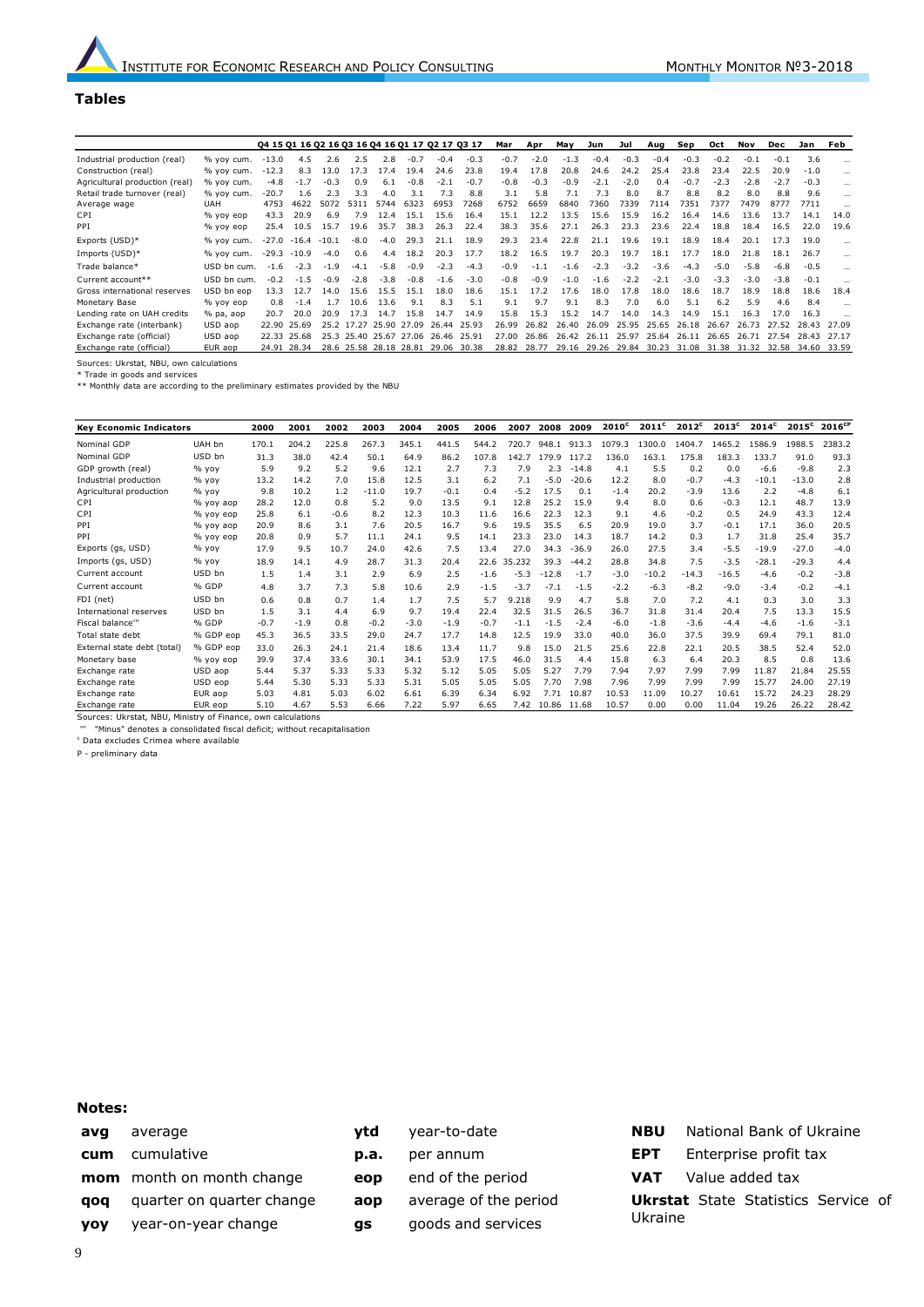#### **Quarterly trends**

| <b>National accounts</b>                                                                                                                                                     |                   | Q3 12          | Q4 12          | Q1 13          | Q <sub>2</sub> 13 | Q3 13        | Q4 13       | Q1 14        | Q2 14        | Q3 14        |              |              |             |                | Q4 14 Q1 15 Q2 15 Q3 15 Q4 15 Q1 16 Q2 16 |                 |                 | Q3 16 Q4 16 Q1 17 |              |              | Q2 17 Q3 17  |                |
|------------------------------------------------------------------------------------------------------------------------------------------------------------------------------|-------------------|----------------|----------------|----------------|-------------------|--------------|-------------|--------------|--------------|--------------|--------------|--------------|-------------|----------------|-------------------------------------------|-----------------|-----------------|-------------------|--------------|--------------|--------------|----------------|
| GDP                                                                                                                                                                          | UAH bn            | 387.1          | 379.2          | 303.8          | 354.8             | 398.0        | 408.6       | 316.9        | 382.4        | 440.5        | 447.1        | 376.0        | 456.7       | 567.0          | 588.8                                     | 455.6           | 535.3           | 669.2             | 723.1        | 583.9        | 657.0        | 821.3          |
| GDP (real)                                                                                                                                                                   | % yoy             | $-1.3$         | $-2.4$         | $-1.3$         | $-1.2$            | $-1.1$       | 3.4         | $-1.0$       | $-4.3$       | $-5.3$       | $-14.4$      | $-16.0$      | $-14.5$     | $-7.0$         | $-2.4$                                    | 0.1             | 1.5             | 2.3               | 4.8          | 2.5          | 2.3          | 2.1            |
| Household consumption (real)                                                                                                                                                 | % yoy             | 10.2           | 4.9            | 5.9            | 8.7               | 6.8          | 6.3         | 3.3          | $-7.8$       | $-13.9$      | $-12.2$      | $-21.0$      | $-27.8$     | $-20.0$        | $-14.6$                                   | $-2.2$          | 4.0             | 4.7               | 0.9          | 2.8          | 6.9          | 5.4            |
| State consumption (real)                                                                                                                                                     | % yoy             | 9.7            | 1.1            | 2.0            | $-0.9$            | $-1.5$       | $-2.9$      | $-5.9$       | 5.2          | 0.1          | 4.5          | 0.9          | $-5.6$      | $-0.8$         | 11.1                                      | 2.7             | $-1.5$          | 2.0               | $-2.2$       | 4.2          | $-7.8$       | 4.3            |
| Gross fixed capital formation (real)                                                                                                                                         | % yoy             | $-2.9$         | $-2.1$         | 6.1            | $-18.1$           | $-8.9$       | $-8.7$      | $-19.9$      | $-19.3$      | $-28.0$      | $-26.5$      | $-23.8$      | $-14.2$     | $-5.0$         | 1.5                                       | 4.5             | 17.8            | 23.9              | 27.1         | 20.1         | 23.7         | 15.8           |
| Exports of goods and services (real)                                                                                                                                         | % yoy             | -1.8           | $-7.2$         | $-7.4$         | $-13.5$           | -6.8         | -4.5        | $-5.1$       | $-2.3$       | $-16.8$      | $-31.1$      | $-21.9$      | $-18.0$     | $-6.8$         | $-3.5$                                    | -4.1            | $-7.2$          | $-3.7$            | 9.7          | $-0.4$       | $-2.1$       | 6.9            |
| Imports of goods and services (real)                                                                                                                                         | % yoy             | 6.6            | $-0.2$         | 1.3            | $-15.7$           | 1.7          | $-0.6$      | $-11.8$      | $-10.9$      | $-32.3$      | $-29.6$      | $-18.1$      | $-28.1$     | $-13.0$        | $-11.9$                                   | $-3.6$          | $-0.1$          | 16.1              | 19.6         | 2.9          | 4.6          | 13.2           |
| Agriculture, hunting, forestry (real)*                                                                                                                                       | % yoy             | $-8.0$         | $-3.5$         | 5.7            | 21.7              | $-2.8$       | 36.5        | 5.7          | $-9.1$       | 25.6         | $-20.6$      | $-4.7$       | $-11.6$     | $-3.8$         | $-2.5$                                    | $-1.5$          | 0.6             | 1.1               | 18.4         | $-0.7$       | $-2.9$       | $-0.1$         |
| Manufacturing industry (real)*                                                                                                                                               | % yoy             | -4.9           | $-6.6$         | $-9.3$         | $-9.9$            | $-10.6$      | $-9.8$      | $-3.2$       | $-5.4$       | $-12.7$      | $-13.2$      | $-25.2$      | $-22.5$     | $-9.2$         | $-2.3$                                    | 8.0             | 4.0             | 0.2               | 2.7          | 11.7         | 4.2          | 4.8            |
| Construction (real)*                                                                                                                                                         | % yoy             | $-14.3$        | $-18.7$        | $-16.1$        | $-19.4$           | $-8.0$       | $-4.4$      | 4.7          | $-14.0$      | $-26.3$      | $-30.8$      | $-36.6$      | $-30.6$     | $-15.6$        | 6.0                                       | 9.8             | 17.2            | 20.2              | 15.6         | 21.3         | 28.8         | 25.2           |
| Trade, repair services (real)*                                                                                                                                               | % vov             | $-0.5$         | $-2.0$         | 0.2            | $-1.2$            | 0.9          | 0.9         | $-3.0$       | $-7.2$       | $-18.4$      | $-26.6$      | $-26.5$      | $-19.9$     | $-14.2$        | 2.6                                       | 3.6             | 6.7             | 3.7               | 1.9          | 3.1          | 3.8          | 5.7            |
| Transport (real)*                                                                                                                                                            | % yoy             | $-8.3$         | $-10.5$        | $-1.7$         | $-0.8$            | 1.3          | 2.7         | $-7.8$       | $-10.9$      | $-10.1$      | $-11.0$      | $-10.5$      | $-2.4$      | 0.3            | 2.2                                       | 6.2             | 2.5             | 0.7               | 3.2          | 4.7          | 4.1          | 6.3            |
| <b>Balance of payments (BPM6)</b>                                                                                                                                            |                   |                |                |                |                   |              |             |              |              |              |              |              |             |                |                                           |                 |                 |                   |              |              |              |                |
| Current account balance                                                                                                                                                      | USD bn            | $-3.9$         | $-4.8$         | $-3.2$         | $-2.3$            | $-6.0$       | $-5.0$      | $-1.3$       | $-0.8$       | $-1.2$       | $-1.4$       | $-0.4$       | 0.3         | 0.2            | $-0.3$                                    | $-1.5$          | 0.5             | $-1.9$            | $-1.0$       | $-0.8$       | $-0.3$       | $-1.7$         |
| Current account balance                                                                                                                                                      | % of GDP          | $-8.1$         | $-10.1$        | $-8.4$         | $-5.1$            | $-12.1$      | $-9.8$      | $-3.5$       | $-2.5$       | $-3.3$       | $-6.7$       | $-2.4$       | 1.5         | 0.9            | $-1.2$                                    | $-8.4$          | 2.6             | $-7.1$            | $-3.4$       | $-3.5$       | $-1.0$       | $-5.2$         |
| Trade balance in goods                                                                                                                                                       | USD <sub>m</sub>  | -5503          | $-6233$        | $-4635$        | $-3677$           | $-7881$      | -5935       | $-2195$      | $-1185$      | 1412         | $-2336$      | $-1147$      | $-496$      | $-689$         | $-1123$                                   | $-1941$         | $-685$          | $-2147$           | $-2235$      | $-1428$      | $-1897$      | $-2819$        |
| Trade balance in services                                                                                                                                                    | USD <sub>m</sub>  | 2361           | 1578           | 1349           | 1504              | 2575         | 1066        | 937          | 443          | 456          | 686          | 604          | 418         | 309            | 420                                       | 286             | 308             | 108               | 507          | 421          | 608          | 503            |
| Direct investment (FDI)**                                                                                                                                                    | USD <sub>m</sub>  | 2037           | 1876           | 1082           | 496               | 1510         | 991         | $-665$       | $-319$       | 725          | 558          | 397          | 907         | 890            | 818                                       | 1366            | 760             | 999               | 143          | 464          | 1029         | 347            |
| Gross international reserves                                                                                                                                                 | USD bn            | 29.3           | 24.5           | 24.7           | 23.2              | 21.6         | 20.4        | 15.1         | 17.1         | 16.4         | 7.5          | 10.0         | 10.3        | 12.8           | 13.3                                      | 12.7            | 14.0            | 15.6              | 15.5         | 15.1         | 18.0         | 18.6           |
| Exchange rate (interbank), UAH/USD                                                                                                                                           | aon               | 8.09           | 8.11           | 8.11           | 8.14              | 8.15         | 8.21        | 9.14         | 11.71        | 12.58        | 13.56        | 21<br>.23    | 21.26       | 21.74          | 22.90                                     | 25.69           | 25.23           | 17.27             | 25.90        | 27.09        | 26.44        | 25.93          |
| Exchange rate (official), UAH/USD                                                                                                                                            | aop               | 7.99           | 7.99           | 7.99           | 7.99              | 7.99         | 7.99        | 8.86         | 12.71        | 12.58        | 21.18        | 21.33        | 21.23       | 21.69          | 22.33                                     | 25.68           | 25.26           | 25.40             | 25.67        | 27.06 26.46  |              | 25.91          |
| <b>Fiscal indicators</b>                                                                                                                                                     |                   |                |                |                |                   |              |             |              |              |              |              |              |             |                |                                           |                 |                 |                   |              |              |              |                |
| Consolidated fiscal revenues                                                                                                                                                 | % of GDP          | 28.2           | 33.6           | 35.2           | 29.4              | 28.9         | 28.6        | 35.4         | 29.4         | 24.7         | 27.4         | 37.3         | 34.7        | 29.8           | 31.3                                      | 35.9            | 32.9            | 27.8              | 35.6         | 37.8         | 75.5         | 112.8          |
| Personal income tax                                                                                                                                                          | % of GDP          | 4.5            | 5.0            | 5.3            | 5.1               | 4.6          | 4.8         | 5.1          | 4.7          | 4.2          | 5.0          | 5.5          | 5.3         | 4.5            | 5.1                                       | 6.3             | 6.3             | 5.4               | 5.6          | 6.7          | 12.9         | 20.1           |
| Enterprise profits tax                                                                                                                                                       | % of GDP          | 2.9            | 4.2            | 6.1            | 3.4               | 3.0          | 3.0         | 4.9          | 2.5          | 1.9          | 1.5          | 4.4          | 1.7         | 1.2            | 1.3                                       | 3.5             | 2.1             | 1.9               | 2.8          | 2.5          | 5.3          | 8.1            |
| Value-added tax                                                                                                                                                              | % of GDP          | 8.6            | 10.0           | 9.7            | 9.0               | 8.1          | 8.4         | 8.7          | 9.5          | 6.8          | 10.1         | 11.4         | 9.1         | 8.0            | 8.2                                       | 11.7            | 11.4            | 8.1               | 9.3          | 13.7         | 22.5         | 34.1           |
| Excise tax                                                                                                                                                                   | % of GDP          | 2.8            | 2.4            | 3.1            | 2.6               | 2.3          | 2.2         | 2.5          | 3.0          | 3.0          | 2.8          | 3.3          | 3.4         | 3.0            | 3.1                                       | 4.1             | 5.1             | 4.1               | 3.9          | 4.4          | 8.3          | 13.1           |
| Consolidated fiscal expenditures                                                                                                                                             | % of GDP          | 30.7           | 41.3           | 36.9           | 35.8              | 30.1         | 35.9        | 35.2         | 34.7         | 27.2         | 35.5         | 33.5         | 34.9        | 26.1           | 41.9                                      | 35.1            | 35.6            | 30.8              | 38.6         | 37.1         | 67.6         | 106.5          |
| Current expenditures                                                                                                                                                         | % of GDP          | 27.8           | 37.3           | 35.6           | 33.9              | 28.2         | 33.2        | 34.8         | 33.7         | 25.8         | 33.6         | 31.8         | 33.6        | 24.0           | 38.0                                      | 34.2            | 33.9            | 27.9              | 33.0         | 36.2         | 64.6         | 100.0          |
| Capital expenditures                                                                                                                                                         | % of GDP          | 2.9            | 4.0            | 1.3            | 1.9               | 1.9          | 2.8         | 0.5          | 1.0          | 1.4          | 1.9          | 1.7          | 1.3         | 2.1            | 3.9                                       | 0.9             | 1.7             | 2.9               | 5.6          | 0.9          | 3.0          | 6.5            |
| Consolidated fiscal balance                                                                                                                                                  | % of GDP          | $-3.0$         | $-7.8$         | $-1.9$         | $-6.3$            | -1.5         | $-7.3$      | 0.1          | -5.3         | $-2.8$       | $-8.8$       | 3.7          | 0.4         | $-3.6$         | 10.8                                      | 0.8             | $-2.8$          | $-3.0$            | $-3.2$       | 0.7          | 7.9          | 6.3            |
| Privatisation receipts                                                                                                                                                       | % of GDP          | 0.1            | 0.4            | 0.0            | 0.0               | 0.2          | 0.1         | 0.0          | 0.0          | 0.0          | 0.1          | 0.0          | 0.0         | 0.0            | 0.0                                       | 0.0             | 0.0             | 0.0               | 0.0          | 0.0          | 0.0          | 0.5            |
| <b>Banking system</b>                                                                                                                                                        |                   |                |                |                |                   |              |             |              |              |              |              |              |             |                |                                           |                 |                 |                   |              |              |              |                |
|                                                                                                                                                                              | % yoy             |                |                |                |                   |              |             |              |              |              |              |              |             |                |                                           |                 |                 |                   |              |              |              |                |
| Monetary aggregate M0                                                                                                                                                        | cum               | 5.2            | 5.5            | 9.7            | 9.8               | 12.3         | 17.0        | 19.2         | 31.9         | 28.8         | 19.0         | 6.0          | $-1.3$      | -6.2           | $-0.1$                                    | $-5.3$          | 0.3             | 8.0               | 11.2         | 7.8          | 7.2          | 4.7            |
| Monetary aggregate M2                                                                                                                                                        | % yoy<br>cum      | 10.7           | 13.1           | 16.0           | 17.9              | 19.2         | 17.5        | 17.7         | 13.4         | 14.2         | 5.4          | 9.0          | 3.1         | 5.6            | 4.0                                       | $-1.7$          | 6.3             | 12.6              | 10.9         | 6.7          | 6.5          | 6.6            |
|                                                                                                                                                                              | % yoy             |                |                |                |                   |              |             |              |              |              |              |              |             |                |                                           |                 |                 |                   |              |              |              |                |
| Household deposits in national currency                                                                                                                                      | cum<br>% yoy      | 16.3           | 16.3           | 19.1           | 26.5              | 33.4         | 38.0        | 7.9          | $-2.3$       | $-12.3$      | $-22.1$      | $-19.1$      | $-17.7$     | $-16.6$        | $-1.0$                                    | 4.3             | 9.4             | 15.1              | 5.4          | 10.5         | 12.8         | 13.5           |
| Household deposits in foreign currency                                                                                                                                       | cum               | 17.0           | 21.8           | 17.0           | 14.7              | 8.4          | 0.9         | 19.8         | 10.2         | 5.5          | 18.0         | 25.4         | 11.6        | 3.7            | $-2.4$                                    | $-16.1$         | $-2.7$          | 12.1              | 10.9         | $-1.5$       | 1.4          | $-0.8$         |
|                                                                                                                                                                              | % yoy             |                |                |                |                   |              |             |              |              |              |              |              |             |                |                                           |                 |                 |                   |              |              |              |                |
| Com. bank credits in national currency                                                                                                                                       | cum<br>% yoy      | 9.1            | 7.7            | 8.6            | 7.4               | 10.2         | 16.9        | 12.3         | 4.9          | $-0.8$       | $-9.1$       | -11.0        | -11.8       | $-15.8$        | $-20.8$                                   | $-16.6$         | -13.3           | -1.5              | 16.4         | 17.1         | 21.3         | 19.0           |
| Com. bank credits in foreign currency                                                                                                                                        | cum               | -9.9           | $-7.3$         | $-4.4$         | $-0.4$            | 0.8          | 2.8         | 36.4         | 38.5         | 49.1         | 53.5         | 58.4         | 29.2        | 18.7           | 15.9                                      | $-15.0$         | $-2.0$          | 2.0               | $-9.9$       | $-21.4$      | $-18.3$      | $-19.4$        |
|                                                                                                                                                                              | % yoy             |                |                |                |                   |              |             |              |              |              |              |              |             |                |                                           |                 |                 |                   |              |              |              |                |
| Long-term com. bank credits<br>Long-term com. bank credits                                                                                                                   | cum<br>% of total | $-8.0$<br>59.1 | $-6.6$<br>57.8 | $-5.6$<br>55.9 | $-2.7$<br>55.7    | -0.5<br>55.1 | 2.9<br>53.2 | 26.3<br>58.5 | 24.4<br>59.1 | 24.6<br>59.8 | 21.7<br>59.5 | 17.9<br>58.5 | 3.1<br>57.6 | $-5.7$<br>60.7 | $-10.5$<br>55.4                           | $-18.1$<br>55.6 | $-10.3$<br>55.8 | $-1.1$<br>55.9    | 19.2<br>64.9 | 14.8<br>67.2 | 18.7<br>66.8 | $-6.8$<br>53.0 |
| Average lending rate on national                                                                                                                                             |                   |                |                |                |                   |              |             |              |              |              |              |              |             |                |                                           |                 |                 |                   |              |              |              |                |
| currency credits                                                                                                                                                             | % p.a.            | 19.5           | 20.8           | 16.2           | 15.3              | 15.3         | 16.5        | 18.4         | 17.5         | 16.4         | 16.6         | 19.9         | 23.1        | 21.1           | 20.7                                      | 20.0            | 20.9            | 17.3              | 14.7         | 15.7         | 15.1         | 14.4           |
| Average lending rate on foreign<br>currency credits                                                                                                                          |                   | 8.5            | 8.8            | $^{\circ}$     |                   | 96           |             |              |              | 9.2          | 8.8          | 8.2          | 9.3         | 9.2            | 9.1                                       | 8.9             | 9.1             | 8.3               | 8.5          | 8.0          | 8.0          | 7.2            |
| Sources: National Bank of Ukraine, State Committee of Statistics, State Treasury, Ministry of Finance, Reuters, IER estimates<br>* change in value added<br>** Inflow of FDI |                   |                |                |                |                   |              |             |              |              |              |              |              |             |                |                                           |                 |                 |                   |              |              |              |                |